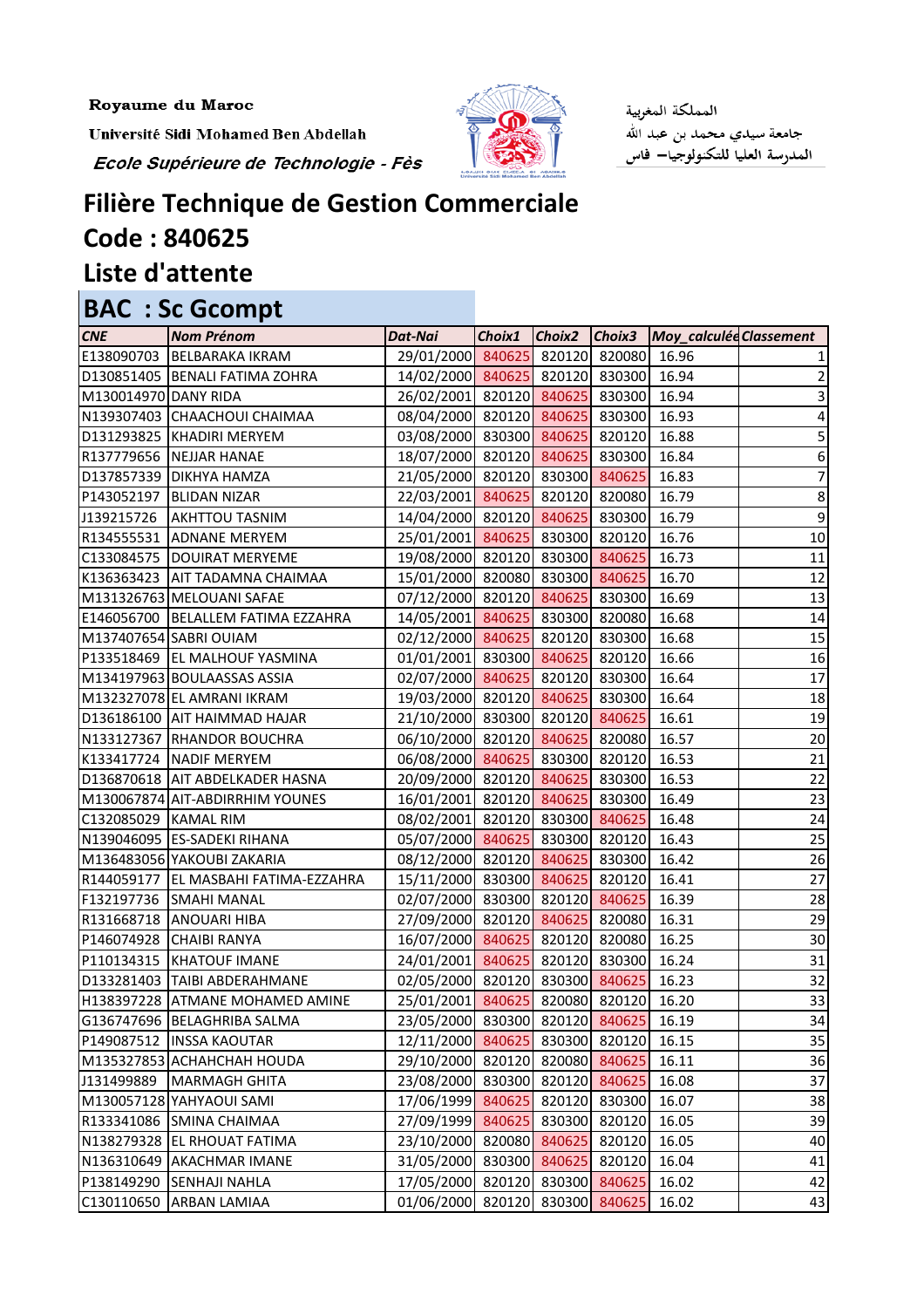|            | R135476552 HAFFAD OUMAIMA         | 14/04/2000 820120 830300 840625       |        |               | 16.00 | 44 |
|------------|-----------------------------------|---------------------------------------|--------|---------------|-------|----|
|            | F132261669 FARIK OUMAIMA          | 23/05/2000 820120 840625 830300       |        |               | 15.99 | 45 |
|            | M136421030 BENHACHEM SALMA        | 01/01/2001 820120 840625 830300       |        |               | 15.96 | 46 |
|            | D130097405 EL-FATMI MARIAM        | 18/08/2000 820120 840625 830300       |        |               | 15.93 | 47 |
| J130539307 | <b>FOUADI ZOUHEIR</b>             | 12/06/2000 820120 840625 840625       |        |               | 15.88 | 48 |
| J130539307 | <b>FOUADI ZOUHEIR</b>             | 12/06/2000 820120 840625 840625       |        |               | 15.88 | 49 |
|            | N133236973 EL KASRAOUI FADWA      | 01/02/2000 840625 820120 830300       |        |               | 15.87 | 50 |
|            | R138603079 MIR NOUHAILA           | 31/10/2000 820080 830300 840625       |        |               | 15.85 | 51 |
|            | N138261299 SAADANI HASSANI REDA   | 10/04/2000 830300 820120 840625       |        |               | 15.85 | 52 |
|            | R130901149 OUADAY ANASS           | 18/03/2001 840625 820120 830300       |        |               | 15.83 | 53 |
|            | R135422447 JOUIR KAWTAR           | 29/11/2000 820120 840625 820080       |        |               | 15.81 | 54 |
|            | R133476803 LAGHRARI OUMAIMA       | 25/05/2000 820120 830300 840625       |        |               | 15.79 | 55 |
|            | F131341015 SOUINI KAWTER          | 09/09/2000 820120 840625 830300       |        |               | 15.78 | 56 |
|            | G136756125   SAHBANI NADA         | 07/02/2001 840625 820080 830300       |        |               | 15.77 | 57 |
|            | P132180318   EL-AFI IMANE         | 18/01/2000 820120 840625 830300       |        |               | 15.77 | 58 |
|            | S134403211   EL BERGUI FADOUA     | 12/03/2001 840625 830300 820120       |        |               | 15.74 | 59 |
|            | M134494740 MIMOUNI OMAR           | 18/10/2000 840625 830300 820120       |        |               | 15.72 | 60 |
|            | R134263586 MOUAKKAL YASSER        | 07/02/2001 820120 830300 840625       |        |               | 15.72 | 61 |
|            | M134292447 HALIMI OUSSAMA         | 29/04/1999 820080 820120 840625       |        |               | 15.71 | 62 |
|            | R141015793 LEKMITI AYOUB          | 22/05/2000 820120 840625 830300       |        |               | 15.68 | 63 |
|            | C130109639   FAHIM FATIMAEZAHRA   | 18/11/2000 820120 840625 830300       |        |               | 15.65 | 64 |
|            | K133074491   MOUINDO IMANE        | 31/12/1998 830300 840625 820120       |        |               | 15.64 | 65 |
|            | M141058233 BOUGSID KHOULOUD       | 07/08/2000 830300 840625 820080       |        |               | 15.64 | 66 |
|            | D136698383 HAJAMI ISMAIL          | 27/08/2000 820120 840625 820080       |        |               | 15.63 | 67 |
|            | E136238222 KEJJA KARIMA           | 08/04/2000 820120 820080 840625       |        |               | 15.62 | 68 |
|            | J141049454 ACHIK OUMAIMA          | 21/01/2000 830300 820120 840625       |        |               | 15.61 | 69 |
|            | H142017630 CHAHLAL ASMAE          | 08/10/2000 820120 830300 840625       |        |               | 15.60 | 70 |
|            | M138523383 DERSAOUI FATIMA        | 17/06/2000 820120 840625 830300       |        |               | 15.57 | 71 |
|            | R135895738   MADIH IMANE          | 01/01/2000 830300 820120 840625       |        |               | 15.57 | 72 |
|            | F130197785   BEN SALMIA YOUSSEF   | 02/01/2000 820080 820120 840625       |        |               | 15.55 | 73 |
|            | P130149311 EZZOUAK MOUAD          | 02/01/2001 820120 840625 830300       |        |               | 15.51 | 74 |
|            | R133548483 CHARAFI KHALID         | 07/10/2000 830300 820080 840625 15.42 |        |               |       | 75 |
|            | M133141645 MABSOUT FATIMA ZAHRA   | 26/12/1999 820120 830300 840625       |        |               | 15.41 | 76 |
|            | R134917981 CHAKRAD ILYAS          | 13/07/2000 840625 820120 830300       |        |               | 15.39 | 77 |
|            | G132601076 LAMKHANTAR CHAIMA      | 27/10/2000 840625 830300 820120       |        |               | 15.38 | 78 |
|            | M137289704 LAHRACHE GHITA         | 20/07/2000 820120 830300 840625       |        |               | 15.36 | 79 |
| F137197767 | <b>FATTAHI ASSIA</b>              | 02/11/2000 820120 840625 830300       |        |               | 15.35 | 80 |
| F139356335 | <b>RAJII NADIA</b>                | 17/02/2000 820120 840625              |        | 820080        | 15.33 | 81 |
| B137023257 | <b>FARAH HARROUCH</b>             | 10/12/2000 820120 840625              |        | 820080        | 15.32 | 82 |
| C131115627 | <b>BENCHAGRA ANAS</b>             | 25/01/2001 820120 830300 840625       |        |               | 15.28 | 83 |
|            | F147058198 ABOUAISSA FADILA       | 15/12/2000 820120 820080 840625       |        |               | 15.27 | 84 |
|            | N135370540 AZEWAOU SIHAM          | 17/08/2001 840625                     |        | 820120 830300 | 15.25 | 85 |
| E141056707 | <b>EL-GUENAOUI ZAYNAB</b>         | 26/11/2000 820120 840625              |        | 830300        | 15.25 | 86 |
| P139525597 | <b>SALIOUI BASMA</b>              | 10/08/2001 840625                     | 820120 | 820080        | 15.19 | 87 |
|            | D137288942 BERCHIL SANA           | 05/01/2001 820080 840625 830300       |        |               | 15.14 | 88 |
|            | D134436594 HERMASS HAJAR          | 14/04/2000 840625                     |        | 830300 820120 | 15.11 | 89 |
|            | R132488562 JILAL ABDELWAHAB       | 12/10/2000 840625                     |        | 820120 820080 | 15.09 | 90 |
| F145050267 | <b>EL-ADFAOUI HALIMA</b>          | 09/06/2000 820120 830300 840625       |        |               | 15.06 | 91 |
|            | P145087483   MAKHCHAN NADA        | 21/10/2000 840625                     | 830300 | 820120        | 15.04 | 92 |
|            | M135536826 AMHAOUCH HIND          | 18/07/2000 840625                     |        | 820120 830300 | 15.02 | 93 |
|            | G133601607 BOUKBIR FATIMA EZZAHRA | 30/07/2000 820120 840625              |        | 830300        | 15.01 | 94 |
|            | R130107229 NAJEM BASMA            | 17/01/2001 820120 830300              |        | 840625        | 15.00 | 95 |
|            | D147046163 HAMOUDDOU SOUHAILA     | 30/10/2000 820120 840625              |        | 830300        | 14.98 | 96 |
|            | R137884976  TERBAOUI MARYAME      | 15/07/2000 830300 840625              |        | 820120        | 14.98 | 97 |
|            | M133326929 LAMAISSI HASSNAE       | 12/11/2000 820120                     | 840625 | 830300        | 14.97 | 98 |
|            | R130020156 KOUSSAIMI INASSE       | 20/09/2000 820120 830300 840625       |        |               | 14.97 | 99 |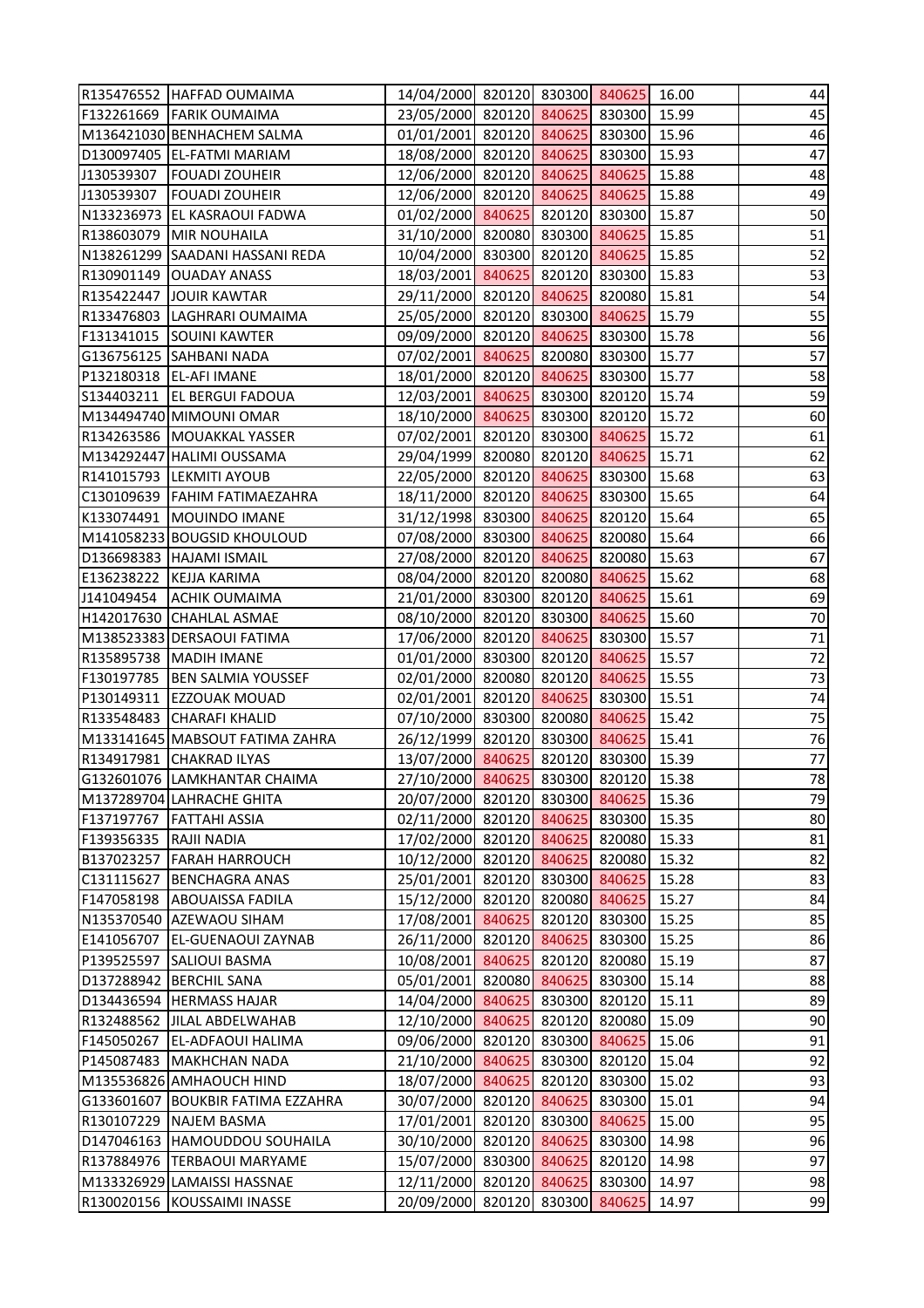|                        | J133500024  IMMAS AICHA               | 24/11/2000 820120 830300 840625       |        |               | 14.96 | 100 |
|------------------------|---------------------------------------|---------------------------------------|--------|---------------|-------|-----|
| J132492511             | KAMAL FATIMA ZAHRA                    | 08/08/2000 820120 840625 830300       |        |               | 14.95 | 101 |
|                        | P132530395 CHAOU KAOUTAR              | 06/07/2000 820120 840625 830300       |        |               | 14.92 | 102 |
|                        | J131476092   BAJOURI ZINEB            | 14/11/2000 830300 820120 840625       |        |               | 14.89 | 103 |
|                        | G132529969 ESSABBAR BOUCHRA           | 21/09/2000 820120 830300 840625       |        |               | 14.87 | 104 |
|                        | D139784933 AHDDOUNE AYOUB             | 26/04/2000 820120 840625 820080       |        |               | 14.86 | 105 |
|                        | R132805909 MOUSTAGIR ZINEB            | 16/01/2001 820120 840625 820080       |        |               | 14.85 | 106 |
|                        | D136436542 DAOUDI LAMYA               | 21/11/2000 820120 840625 830300       |        |               | 14.84 | 107 |
|                        | N137272099 EL AMRANI HASNAE           | 11/07/2000 820080 840625              |        | 820120        | 14.81 | 108 |
|                        | F130107795  IBNOUSAID RIM             | 05/03/2000 820120 840625 830300       |        |               | 14.76 | 109 |
| F134319822 SAAD RAJAA  |                                       | 08/09/2000 820120 840625 820080       |        |               | 14.75 | 110 |
|                        | M138371743 OUTACH MOHAMED             | 21/12/1999 840625 820120 830300       |        |               | 14.73 | 111 |
|                        | J142002591   EL GHOUFIRI DRISSI HOUDA | 09/02/2001 830300 840625 820120       |        |               | 14.71 | 112 |
|                        | D131444227 BOUIALI IMANE              | 03/12/1999 830300 840625 820120       |        |               | 14.70 | 113 |
|                        | D136340990 MRAIKIK MARIAM             | 10/05/2000 820120 830300 840625       |        |               | 14.70 | 114 |
|                        | E142188646   BEL HASSAR KAOUTAR       | 25/10/2000 840625 830300 820080       |        |               | 14.67 | 115 |
|                        | D140015506 ELGARABI BOUCHRA           | 18/11/1999 830300 820120 840625       |        |               | 14.67 | 116 |
|                        | J131521626   BENHISSOUN CHAIMAE       | 21/10/2000 820120 840625 830300       |        |               | 14.63 | 117 |
|                        | F136159056  HADIK NOHAYLA             | 26/09/2000 830300 820120 840625       |        |               | 14.61 | 118 |
|                        | F133355882 LAATIQ FATIMA EZZAHRAE     | 02/09/2000 830300 820120 840625       |        |               | 14.60 | 119 |
|                        | M130019423 AOUNI FATIMA-ZAHRAE        | 05/02/2001 820120 840625 820080       |        |               | 14.59 | 120 |
|                        | E140021484 EL HARKATI SAMIA           | 26/09/2000 840625 830300 820080       |        |               | 14.58 | 121 |
|                        | F140003992 HAMARAS IKRAME             | 15/02/1999 820120 840625 830300       |        |               | 14.58 | 122 |
|                        | M133189098 AMRANI KHAOULA             | 09/09/2000 820080 840625 820120       |        |               | 14.56 | 123 |
|                        | D137191152 OUCHOUKHANE HAJAR          | 11/04/2001 820120 830300 840625       |        |               | 14.51 | 124 |
|                        | P131456342 MAJMOUA CHOUROK            | 25/01/2001 840625 820120 830300       |        |               | 14.49 | 125 |
|                        | M130431661 EL HACHIMI WISSAL          | 20/08/2000 840625 820120 830300       |        |               | 14.47 | 126 |
|                        | M134449565 OUTAGHIBIT RAJAE           | 11/01/2000 820120 840625 820080       |        |               | 14.47 | 127 |
|                        | M139188787 TALEB OTHMANE              | 26/04/2000 820120 840625 830300       |        |               | 14.46 | 128 |
|                        | C132067075   EL BOURZGUI EBTISSAM     | 19/11/2000 820120 830300 840625       |        |               | 14.46 | 129 |
|                        | P141010858 BELAFKIR ANAS              | 30/03/2000 820120 840625 830300       |        |               | 14.45 | 130 |
|                        | P110133201 OUAZZANI TOUHAMI YOUSSEF   | 15/12/2000 840625 820120 830300 14.44 |        |               |       | 131 |
|                        | F137107782 ARBALOU ELMAHDI            | 30/03/2001 840625 820080 820120       |        |               | 14.40 | 132 |
|                        | H130013435 EL FAKHOURI MALAK          | 12/05/2001 820120 830300 840625       |        |               | 14.40 | 133 |
| F149028760 FAIDA BADIA |                                       | 26/12/1999 840625                     |        | 820120 830300 | 14.39 | 134 |
|                        | E146191497 SKOULI ZINEB               | 02/02/2000 830300 820120 840625       |        |               | 14.39 | 135 |
|                        | F145015362 MOUBACHAR NOUHAILA         | 08/09/2000 840625 820120 830300       |        |               | 14.38 | 136 |
| N133103890 TIJAMI ANAS |                                       | 12/09/2000 820120 840625              |        | 820080        | 14.38 | 137 |
|                        | D131191329   MAAKI LAHOUCINE          | 29/10/2000 820120 840625              |        | 820080        | 14.36 | 138 |
|                        | H139247100 MAHROUG SIHAM              | 26/11/2000 820120 840625              |        | 830300        | 14.36 | 139 |
|                        | M132131254 BOUFOUS HAMZA              | 21/08/2000 820120 840625              |        | 830300        | 14.36 | 140 |
| G138701548 OUABI SAID  |                                       | 30/04/2000 830300 840625 820120       |        |               | 14.36 | 141 |
|                        | C134055288   AIT BAHMAN ABDERRAZAQ    | 14/08/2001 820120 830300 840625       |        |               | 14.35 | 142 |
|                        | C133055291 BENAFKIR TAHA              | 10/01/2001 820120 840625              |        | 830300        | 14.34 | 143 |
|                        | H139181562 ANKAZE HALA                | 15/07/2000 820120 840625 830300       |        |               | 14.33 | 144 |
|                        | F130160543 EL KYAKI ILIAS             | 24/02/2000 840625                     |        | 820120 830300 | 14.31 | 145 |
|                        | M130110360 RAMDANI MOHAMED            | 25/07/2000 820120 830300              |        | 840625        | 14.30 | 146 |
| F138326324 SAFIA HAJAR |                                       | 14/07/2000 820120 840625              |        | 820080        | 14.29 | 147 |
| E146178972             | <b>CHERKANI AHLAM</b>                 | 01/08/2000 830300 820120              |        | 840625        | 14.29 | 148 |
|                        | D130338103 RAMZI RANIA                | 27/05/2000 840625                     | 830300 | 820120        | 14.28 | 149 |
|                        | D131813838 REDOUAN NAIMA              | 08/03/2001 820120 840625              |        | 820080        | 14.28 | 150 |
| J131135042             | <b>TAMOUH MERYEM</b>                  | 11/06/2000 820120 840625              |        | 820080        | 14.27 | 151 |
|                        | N134361183 AMALLAOUI HAMZA            | 04/06/2000 840625 820120 820080       |        |               | 14.26 | 152 |
|                        | D134286582 BOUSSIR KAOUTAR            | 28/05/2000 840625                     | 820120 | 830300        | 14.25 | 153 |
| F133331662             | MAZHARI KHAOULA                       | 20/06/2000 820080                     | 840625 | 830300        | 14.25 | 154 |
| M130052185 KABLI HIBA  |                                       | 20/11/2000 840625                     |        | 830300 820120 | 14.24 | 155 |
|                        |                                       |                                       |        |               |       |     |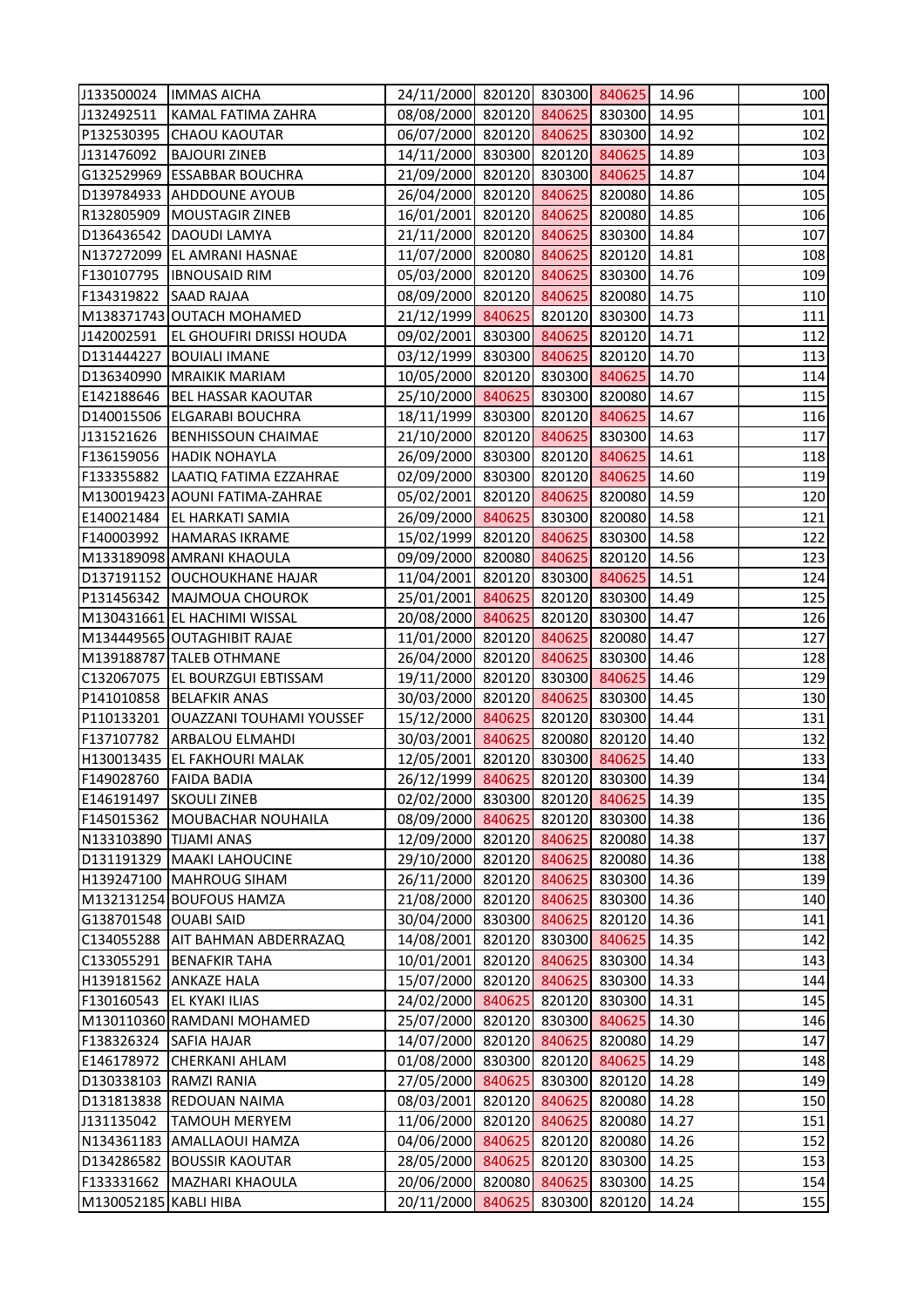|                         | M130502870 GUENNADI KHADIJA       | 18/12/2000 840625 830300 820120 14.24 |        |               |       | 156 |
|-------------------------|-----------------------------------|---------------------------------------|--------|---------------|-------|-----|
|                         | R130170841 BICHIREGUEN GHITA      | 18/12/2000 840625 830300 820120       |        |               | 14.22 | 157 |
| F145081229 SABHI ALI    |                                   | 02/01/2000 820120 840625 830300       |        |               | 14.20 | 158 |
|                         | D138785189 BOUHSSAIR MOHAMED      | 13/03/2000 840625 830300 820120       |        |               | 14.19 | 159 |
|                         | H140053637 AMMARI WISSAL          | 10/09/2000 840625 820120 830300       |        |               | 14.18 | 160 |
|                         | S132396098  HMITOUCH ABDELHAY     | 30/06/1999 840625 830300 820120       |        |               | 14.17 | 161 |
|                         | D134318655 CHARRAKI MARYEM        | 21/07/2000 820120 830300 840625       |        |               | 14.17 | 162 |
|                         | F132378702 ELMOUADDINE YASMINE    | 07/06/2000 820120 830300 840625       |        |               | 14.16 | 163 |
|                         | D136798450 OULBOUJ NABIL          | 02/05/2000 820080 840625              |        | 820120        | 14.15 | 164 |
|                         | D136338675 ID-HAMOU HASNA         | 25/06/2000 820120 840625 820080       |        |               | 14.15 | 165 |
|                         | P135532694   BOULMANI ABDERRAHMAN | 19/07/2000 820120 840625 820080       |        |               | 14.14 | 166 |
|                         | M135214194 FADEL MOHAMED AMINE    | 10/05/1999 820080 830300 840625       |        |               | 14.14 | 167 |
|                         | J138389136   BOUZAROITA MAJDA     | 28/06/1999 830300 840625 820120       |        |               | 14.13 | 168 |
|                         | D146043882 ADGHAILI MOUNA         | 22/08/2000 820120 840625 820080       |        |               | 14.12 | 169 |
|                         | D137716238 DICHRI MOUNIA          | 07/04/2000 820120 840625 820080       |        |               | 14.11 | 170 |
|                         | D133436681 LAARAJ OUMAIMA         | 01/03/2000 820120 840625 830300       |        |               | 14.10 | 171 |
|                         | M135141539 OUHHABI HAJAR          | 09/09/2000 820120 840625 820080       |        |               | 14.08 | 172 |
|                         | G133601255 NAJIBI YASMINE         | 07/03/2000 820120 840625 830300       |        |               | 14.04 | 173 |
|                         | M131141508 MOUTAFATIN ABIR        | 28/08/2000 830300 840625 820120       |        |               | 14.04 | 174 |
|                         | N135386687 BOUYACOUB OUMAYMA      | 20/02/2000 840625 820120 830300       |        |               | 14.03 | 175 |
|                         | R136499750 KHADEM IMANE           | 27/01/2001 820120 840625 830300       |        |               | 14.01 | 176 |
|                         | M130098131 MHAMDI SIHAM           | 04/04/2000 820120 830300 840625       |        |               | 14.01 | 177 |
| L139285924   NAJIM HIND |                                   | 02/03/2001 840625 830300 820120       |        |               | 14.00 | 178 |
|                         | D133534633  TAQUI AKRAM           | 15/05/2000 820120 820080 840625       |        |               | 14.00 | 179 |
|                         | M134180358 HAMIMID BOTAYNA        | 17/12/2000 840625 820120 830300       |        |               | 13.99 | 180 |
|                         | G132748359 KHOUMRI TAHA           | 08/08/2000 820120 840625 820080       |        |               | 13.99 | 181 |
|                         | P144069287 KOUBAITI NADA          | 02/08/1999 840625 820080 820120       |        |               | 13.97 | 182 |
|                         | N133103887 JOUDAR QAMAR           | 08/12/2000 840625 820120 830300       |        |               | 13.96 | 183 |
|                         | C131140367 LABBOUT SOUHAIL        | 23/03/2000 820080 820120 840625       |        |               | 13.95 | 184 |
|                         | D132164903 BELHAMRITI NADA        | 18/02/2000 820120 820080 840625       |        |               | 13.95 | 185 |
|                         | M132250177 BOURAIS IBTISSAM       | 06/09/2000 840625 830300 820120       |        |               | 13.93 | 186 |
|                         | D131851286 HADNE ANOUAR           | 23/08/2000 820120 830300 840625 13.92 |        |               |       | 187 |
|                         | D131907664 SAMIH MOUBARAK         | 09/05/2000 820120 840625              |        | 830300        | 13.90 | 188 |
|                         | R142048104 AARAB NADA             | 28/07/2000 840625 820080 820120       |        |               | 13.87 | 189 |
|                         | H147062261   MSSAAD FATIMA ZAHRA  | 16/03/2000 830300 820120 840625       |        |               | 13.87 | 190 |
|                         | D148056953 CHAOUI MEHDI           | 25/08/2000 820120 830300 840625       |        |               | 13.84 | 191 |
|                         | H131298650 MAAMAR IMANE           | 15/09/2000 820120 830300 840625       |        |               | 13.83 | 192 |
|                         | M134431844 TAGHZAOUI CHAYMAE      | 19/06/2000 820120 840625              |        | 830300        | 13.82 | 193 |
|                         | E142179114 EL KHARBACHI WISSAL    | 13/10/2000 840625                     |        | 820120 830300 | 13.81 | 194 |
|                         | G134193912 NAMICH CHAIMA          | 04/08/2000 830300 840625 820120       |        |               | 13.80 | 195 |
|                         | N130314065   MRANI ALAOUI HAFSA   | 02/10/2000 830300 820120 840625       |        |               | 13.80 | 196 |
|                         | D136411435 OUBBIH MOHAMED         | 15/12/2000 820120 840625 830300       |        |               | 13.79 | 197 |
|                         | M130350739 KARAM HIND             | 11/11/2000 820120 820080              |        | 840625        | 13.78 | 198 |
|                         | R131827514   LAARIF MAROUANE      | 14/04/2001 820080 840625              |        | 830300        | 13.77 | 199 |
| F138355842              | MOUSSAFIR SALMA                   | 13/11/2000 840625 830300 820120       |        |               | 13.75 | 200 |
|                         | F130322219 ELMESSAOUDI HAMZA      | 12/04/1999 820120 830300              |        | 840625        | 13.75 | 201 |
|                         | S130359880 ZEROUALI NAJWA         | 25/09/2000 820120 830300              |        | 840625        | 13.74 | 202 |
|                         | H139204328 EL MEDLAOUY ABDELMALEK | 02/09/2000 830300 820120 840625       |        |               | 13.74 | 203 |
|                         | M136412335 KENNAB ZIAD            | 01/04/2000 840625                     | 820120 | 830300        | 13.73 | 204 |
|                         | D134437699 ACHE EL MEHDI          | 22/03/2001 840625                     |        | 820120 820080 | 13.69 | 205 |
|                         | H135410100 ATTAF MERYAM           | 25/12/2000 830300 820120 840625       |        |               | 13.69 | 206 |
|                         | D132281196 KAOUCHE HAJAR          | 20/03/2000 820120 840625              |        | 820080        | 13.68 | 207 |
|                         | M130080429 EL MAGHROUDI AYOUB     | 19/08/2000 820120 840625              |        | 830300        | 13.66 | 208 |
|                         | F131161423 ELGHAOUAT MERYEME      | 11/07/2000 820120 840625              |        | 830300        | 13.65 | 209 |
|                         | M132198002 ABIDI SOUKAYNA         | 30/01/2000 840625                     | 830300 | 820080        | 13.64 | 210 |
| F134387908              | <b>ETTAHIRI ILHAM</b>             | 18/05/2000 820120 830300              |        | 840625        | 13.64 | 211 |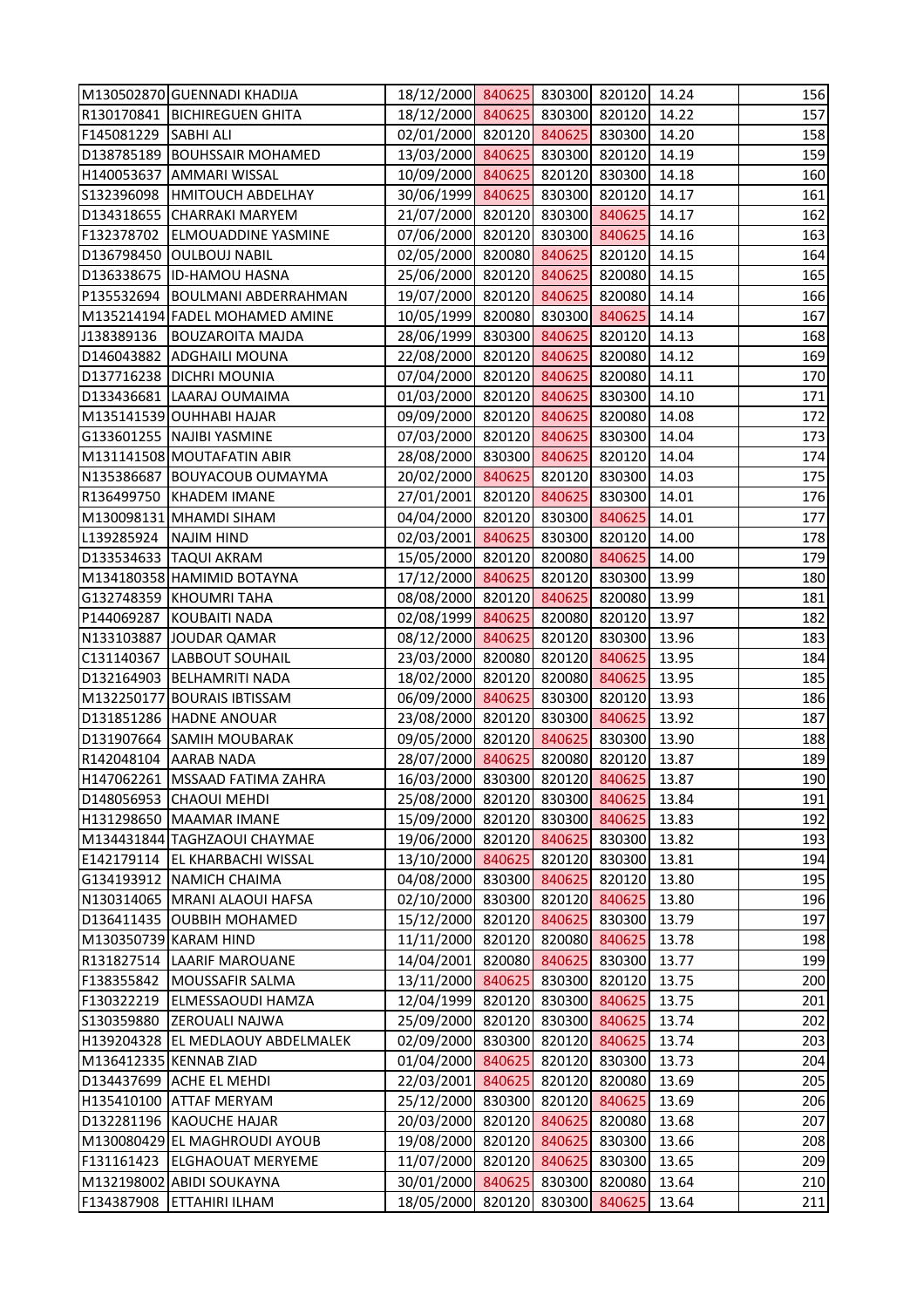|            | R130127179 ENNOUAIMI ELMEHDI         | 19/08/2000 840625 820120 830300       |        |               | 13.62 | 212 |
|------------|--------------------------------------|---------------------------------------|--------|---------------|-------|-----|
|            | F135258026 CHAKIR NOUHAILA           | 02/01/2000 830300 820120 840625       |        |               | 13.62 | 213 |
|            | M139457642 AIT ANAIA ZIAD            | 24/08/2000 820120 820080 840625       |        |               | 13.61 | 214 |
|            | D134881007   MAZOUZI IBTISSAM        | 01/01/2000 820120 840625 820080       |        |               | 13.60 | 215 |
|            | D137868082 EL JABBARI AYOUB          | 13/09/2000 840625 820120 830300       |        |               | 13.59 | 216 |
|            | F141078324 CHABBAR AYMENE            | 06/02/2000 830300 820120 840625       |        |               | 13.57 | 217 |
|            | K134324491 JEMALI SALMA              | 13/02/2000 820120 820120 840625       |        |               | 13.56 | 218 |
|            | D136308069 BAYCHA HAMZA              | 27/01/2000 840625 820120 830300       |        |               | 13.55 | 219 |
|            | R130029325 SARIH AMINE               | 21/07/2000 840625 820080 820120       |        |               | 13.54 | 220 |
|            | M130249823 ENNACEH MERYEM            | 01/11/2000 820120 830300 840625       |        |               | 13.51 | 221 |
|            | P137525673 SALIOUI DINA              | 06/07/2000 840625 820120 820080       |        |               | 13.50 | 222 |
|            | D138338359 AMGROUD FATIMA            | 17/08/2000 840625 830300 820120       |        |               | 13.50 | 223 |
|            | F135333262 BELLAGH HAMZA             | 31/12/2000 840625 830300 820120       |        |               | 13.50 | 224 |
|            | D131465539 EL BOURKHISSI YOUSSEF     | 25/11/2000 820120 840625 830300       |        |               | 13.50 | 225 |
|            | E140179279 CHERKI YOUSRA             | 18/07/2000 820080 830300 840625       |        |               | 13.50 | 226 |
| J110068499 | <b>MOUILK RIYAD</b>                  | 13/06/2000 820120 830300 840625       |        |               | 13.45 | 227 |
|            | N130386718 LAGZIRI ASMAE             | 05/09/2000 840625 820120 830300       |        |               | 13.44 | 228 |
|            | R138575550 NAMOULI KHOULOUD          | 23/02/2001 820120 840625 820080       |        |               | 13.44 | 229 |
|            | M131141540 BABA ICHRAQ               | 01/10/2000 840625 830300 820120       |        |               | 13.43 | 230 |
|            | D136340989 BOUHAIK FATIHA            | 21/05/2000 820120 840625 830300       |        |               | 13.41 | 231 |
|            | G132504404 BOUANGA YOUNESS           | 22/09/2000 830300 820120 840625       |        |               | 13.41 | 232 |
|            | R147037723 KOUMIRA ANAS              | 30/01/2000 840625 820120 830300       |        |               | 13.38 | 233 |
|            | M135528522 SOUAD FADILI              | 05/01/2001 820120 840625 820080       |        |               | 13.38 | 234 |
|            | M145000502 HARCHI ZYAD               | 28/12/2000 820120 820080 840625       |        |               | 13.38 | 235 |
|            | F133404892 ZEMMOURI CHARAFEDDINE     | 11/12/2000 830300 820120 840625       |        |               | 13.38 | 236 |
|            | R138603078 MIR KHAOULA               | 31/10/2000 840625 830300 820120       |        |               | 13.37 | 237 |
|            | D137164909 BENDAB NADA               | 17/10/2000 840625 820120 820080       |        |               | 13.35 | 238 |
|            | F137379436   MASROUR SALMA           | 31/10/2000 820120 840625 820080       |        |               | 13.35 | 239 |
|            | R138555700 DADDA ALI YASSINE         | 06/01/2000 840625 840625 820080       |        |               | 13.34 | 240 |
|            | R138555700 DADDA ALI YASSINE         | 06/01/2000 840625 840625 820080       |        |               | 13.34 | 241 |
|            | M130109853 BOUAZZAOUI MOHAMED        | 01/01/2001 840625 820120 830300       |        |               | 13.32 | 242 |
|            | S138319004   TAZROUT RABAB           | 24/02/2000 840625 820120 820080 13.31 |        |               |       | 243 |
|            | P136501935   OULAD BEN LAHCEN ILIASS | 27/12/2000 840625 820120 830300       |        |               | 13.30 | 244 |
|            | M136143535 HARISS IMANE              | 11/05/2000 820120 840625 820080       |        |               | 13.28 | 245 |
|            | F135326359 JJABARI CHAIMAA           | 06/08/2000 820120 820080 840625       |        |               | 13.28 | 246 |
|            | F133164388 SAKA ABDERRAHMANE         | 28/08/2000 840625                     |        | 820120 830300 | 13.27 | 247 |
|            | M147025836 ABDESSADEK IBTISSAM       | 03/07/2000 820120 840625 830300       |        |               | 13.27 | 248 |
|            | K138100238  TADRI YASSINE            | 11/12/2000 820120 830300              |        | 840625        | 13.26 | 249 |
|            | E130098347 CHARIF FATIMA             | 28/12/1999 840625                     |        | 820120 830300 | 13.25 | 250 |
|            | D137750499 ESSAMLALI HANANE          | 24/09/2000 820120 820080 840625       |        |               | 13.25 | 251 |
|            | F138366356   FALA NEJOUA             | 10/08/2000 830300 820120 840625       |        |               | 13.25 | 252 |
|            | P139441938 EL ADLOUNI AHMED          | 16/12/2000 840625                     |        | 820120 830300 | 13.23 | 253 |
| J132204918 | <b>BOUSSOUGA YOUSSEF</b>             | 30/03/2000 840625                     |        | 820120 830300 | 13.23 | 254 |
| J132368461 | <b>SABBAR YOUSSRA</b>                | 04/01/2001 820120 840625              |        | 830300        | 13.23 | 255 |
| L131285918 | <b>ZOULI IMANE</b>                   | 11/10/2000 840625 830300 820120       |        |               | 13.21 | 256 |
|            | R135936683 MOUCHTAQ SOUKAINA         | 05/09/2000 820120 830300              |        | 840625        | 13.20 | 257 |
|            | P135537716 EL KHELIHE BAHAE          | 27/05/2000 840625                     |        | 820080 830300 | 13.15 | 258 |
| S139425306 | <b>NEJJAR HAMZA</b>                  | 17/12/2000 820120 840625              |        | 830300        | 13.15 | 259 |
| R137779657 | DIRAR FATIMA-EZZAHRA                 | 10/02/2000 820120 840625              |        | 830300        | 13.13 | 260 |
|            | D136749853 NAIT BIHI MAROUANE        | 20/06/2000 820120 830300              |        | 840625        | 13.13 | 261 |
|            | M144070405 MEFTAH AHMED              | 29/05/2000 840625                     |        | 820120 830300 | 13.09 | 262 |
| J130038417 | <b>ELGARWAOUI WIAME</b>              | 30/10/2000 820120 840625              |        | 830300        | 13.08 | 263 |
|            | D138308081 MAHNAOUI WALAA            | 13/02/2001 820120 830300 840625       |        |               | 13.08 | 264 |
| S139401419 | <b>IKAN SAMIR</b>                    | 04/12/2000 820120                     | 820080 | 840625        | 13.08 | 265 |
|            | M130222210 OUBENALI MAHDI            | 27/07/2000 840625                     | 820120 | 830300        | 13.07 | 266 |
|            | P138437971   BOURAISSI SIMOHAMED     | 10/01/2000 820120 840625              |        | 830300        | 13.06 | 267 |
|            |                                      |                                       |        |               |       |     |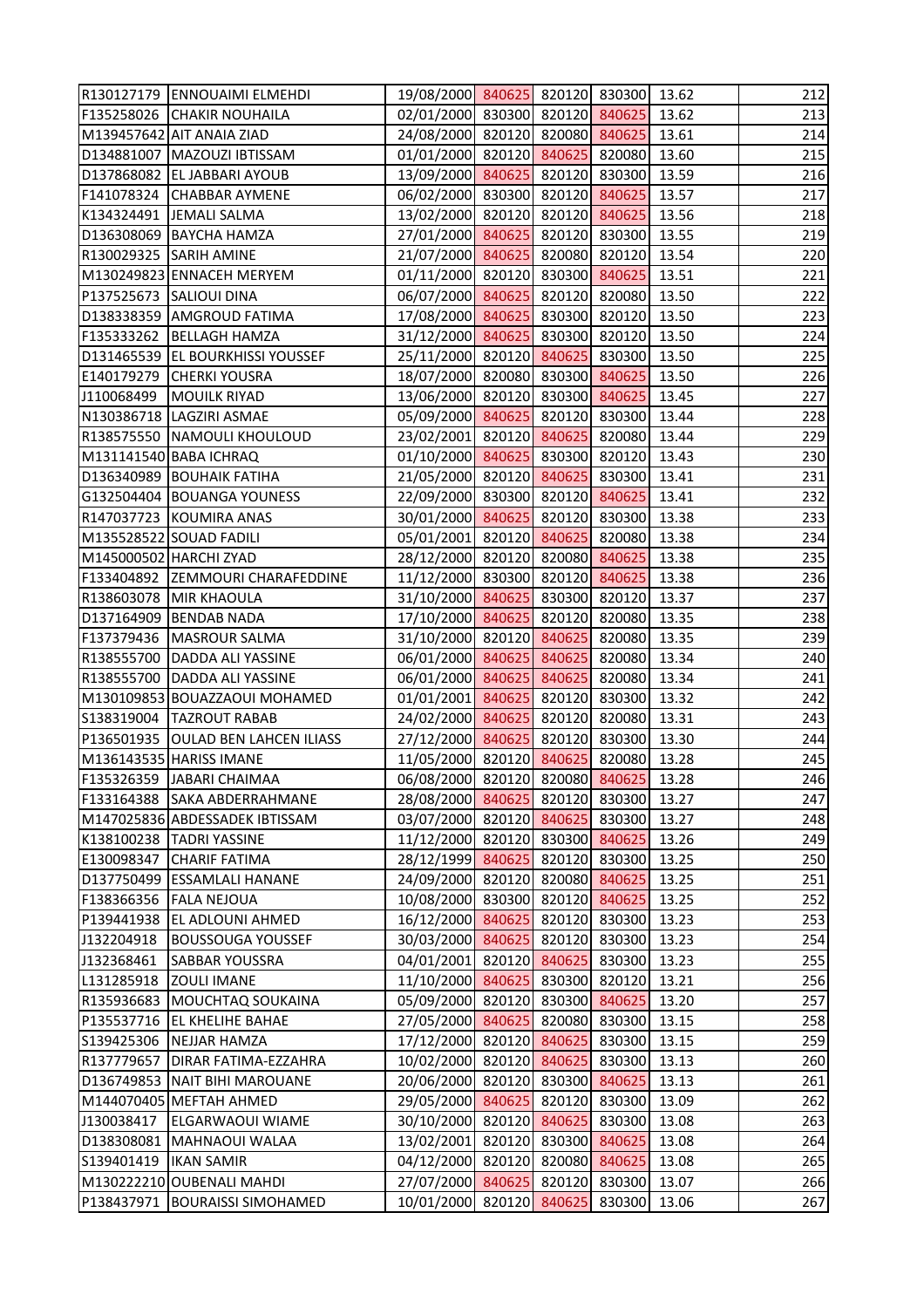|                       | R136603933 NAFKI KHAOULA                                     | 07/05/2000 830300 820120 840625 13.06         |        |                  |                | 268        |
|-----------------------|--------------------------------------------------------------|-----------------------------------------------|--------|------------------|----------------|------------|
|                       | C132110649   EL HANI WISSAL                                  | 07/02/2001 840625 820120 830300               |        |                  | 13.05          | 269        |
|                       | M139214177 SMOUNI HAMZA                                      | 10/10/2000 840625 820120 830300               |        |                  | 13.04          | 270        |
|                       | R132608240   DAOUGHI HOUDA                                   | 05/03/2000 830300 840625 820080               |        |                  | 13.04          | 271        |
| J130251252            | <b>OUALI OMAR</b>                                            | 05/08/2000 840625 820080 830300               |        |                  | 13.03          | 272        |
|                       | P148057540 GUEDDOUR MOHAMED                                  | 11/01/2000 820120 840625 830300               |        |                  | 13.03          | 273        |
|                       | R135503222 EL HALFAOUI YOUNES                                | 15/07/2000 840625 830300 820120               |        |                  | 13.02          | 274        |
| E147021207            | <b>HACHEM AYOUB</b>                                          | 23/10/1999 820080 840625 830300               |        |                  | 13.02          | 275        |
| Z184503533            | <b>MALLAK MOHAMMED</b>                                       | 02/09/1990 820120 840625                      |        | 820080           | 13.02          | 276        |
| J139111124            | RAZZAK FATIMA ZAHRA                                          | 06/09/2000 840625 820120 830300               |        |                  | 13.01          | 277        |
|                       | F130385256   MARSLI RAYANE                                   | 23/04/2000 820120 840625 830300               |        |                  | 13.01          | 278        |
|                       | K137341889   MANSOUHI OUMAIMA                                | 22/04/2000 820120 840625 820080               |        |                  | 13.00          | 279        |
|                       | D138383524 BEN-GRA EL-MEHDI                                  | 12/01/2000 820120 840625 830300               |        |                  | 12.99          | 280        |
|                       | P132535391   MAADI MOHAMED REDA                              | 22/04/2001 840625 820120 830300               |        |                  | 12.98          | 281        |
|                       | E139051934   AMMAR SAIDA                                     | 01/08/2000 840625 820120 830300               |        |                  | 12.98          | 282        |
|                       | N130175047 EL-HAMDANI CHARAFA                                | 03/06/2000 820120 840625 830300               |        |                  | 12.97          | 283        |
|                       | H130026615 AFEZYOUM CHAMS                                    | 22/07/2000 840625 830300 820120               |        |                  | 12.96          | 284        |
|                       | C132140443 ZARYOUH MOHAMED                                   | 22/11/2000 820120 840625 830300               |        |                  | 12.96          | 285        |
|                       | M142000545 BOUTAQQA HAFSA                                    | 01/01/2001 820120 840625 830300               |        |                  | 12.95          | 286        |
|                       | M131216099 BAHNINI OUMAIMA                                   | 22/02/2001 840625 820120 820080               |        |                  | 12.94          | 287        |
|                       | E149179032 RAMOU RANIA                                       | 29/09/2000 840625 830300 820120               |        |                  | 12.93          | 288        |
|                       | D130097547   MESGUINE MAROUANE                               | 18/12/2000 820120 840625 830300               |        |                  | 12.91          | 289        |
|                       | M130010190 RAJDAOUI SOUKAYNA                                 | 06/10/2000 820120 820080 840625               |        |                  | 12.91          | 290        |
|                       | A131006726 BOUYHOUKENE KHADIJA                               | 21/08/2000 840625 820120 820080               |        |                  | 12.89          | 291        |
|                       | D139577697 EL-HASNAOUY FATIMA                                | 02/10/2000 820120 830300 840625               |        |                  | 12.88          | 292        |
| E142021480            | <b>BOUATEL MARYEM</b>                                        | 31/01/2001 830300 820120 840625               |        |                  | 12.87          | 293        |
|                       | E143137047   AITOUTAHRA IKRAM                                | 19/12/2000 820120 840625 830300               |        |                  | 12.84          | 294        |
|                       | D139897903 AARADE MOUNA                                      | 21/02/2001 840625 820120 820080               |        |                  | 12.83          | 295        |
|                       | G138657587   MARZOUG YASSIR                                  | 15/05/2000 820120 830300 840625               |        |                  | 12.83          | 296        |
|                       | N137272102 BEN KHAJJI AMAL                                   | 28/12/1999 830300 840625 820120               |        |                  | 12.82          | 297        |
|                       | B136054920 JOUAQ AZ-EDDINE                                   | 13/03/2000 840625 820120 820080               |        |                  | 12.81          | 298        |
|                       | M139463232 BENSLIMANE MAROUA                                 | 30/07/2000 820120 830300 840625 12.81         |        |                  |                | 299        |
|                       | R149009505 CHIKIR OUMAIMA                                    | 02/07/2000 820120 830300                      |        | 840625           | 12.80          | 300        |
| M138199129 KRAMI TAHA |                                                              | 04/08/2000 840625                             |        | 820120 830300    | 12.79          | 301        |
|                       | G134522598  TAGHZOULTI MANAL                                 | 14/10/2000 840625                             |        | 820120 830300    | 12.79          | 302        |
|                       | D140013711 ADERDOUR RAJA                                     | 10/12/1999 820120 840625                      |        | 830300           | 12.77          | 303        |
|                       | R130100160 HOUSNI SALMA                                      | 29/05/2000 830300 820120 840625               |        |                  | 12.76          | 304        |
|                       |                                                              | 19/07/2000 820120                             | 830300 |                  |                |            |
|                       | H130017054 EL MARSSI YOUSSEF<br>R131478523   MATRAG MAROUANE | 16/07/2000 840625                             |        | 840625<br>820120 | 12.75<br>12.74 | 305<br>306 |
| E147179015            | <b>SOUID AHMED AHLAM</b>                                     | 19/08/2000 820120 840625                      | 820080 | 830300           | 12.74          | 307        |
| R130186867            | <b>ALLALI HOURIA</b>                                         | 16/05/2000 820120 840625                      |        | 830300           | 12.73          | 308        |
|                       | P120057649  BEN ABDELLAH SOUAD                               | 12/11/1999 820120 830300                      |        | 840625           | 12.71          | 309        |
|                       | D135807270 BOUJLID MOHAMMED                                  | 01/07/2000 840625                             | 820120 |                  | 12.70          | 310        |
|                       | P131459619   EL MANSOURI NOUHAILA                            | 03/01/2001 840625                             | 820080 | 820080<br>820120 | 12.69          | 311        |
|                       | G133615715 BENBARKA IYSSA                                    | 13/02/2000 840625                             | 820120 | 830300           | 12.68          | 312        |
|                       |                                                              |                                               |        |                  |                |            |
|                       | M120083667 MEZDI WISSAL                                      | 09/07/2000 840625                             | 820120 | 830300           | 12.68          | 313        |
|                       | D140041888 ELHODYFY FATIMA                                   | 09/08/2000 820120 840625                      |        | 830300           | 12.68          | 314<br>315 |
|                       | E130133356   BZIOUA SIHAM                                    | 12/06/2000 840625                             |        | 820120 830300    | 12.65          |            |
| E143125871            | G145010514 ETTALIB OMAIMA<br><b>MJAHED MANAL</b>             | 05/05/2000 820120 830300<br>02/08/2000 820120 | 840625 | 840625<br>820080 | 12.65          | 316<br>317 |
|                       |                                                              |                                               |        |                  | 12.63          |            |
|                       | D138784913   MOUISSET WIAME                                  | 12/10/2000 820120 830300                      |        | 840625           | 12.63          | 318        |
|                       | H130215453 MEHDAOUI HAFSA                                    | 24/03/2001 830300                             | 820120 | 840625           | 12.63          | 319        |
| J130477883            | <b>BELEJTIT SALMA</b>                                        | 22/08/2000 820120                             | 840625 | 830300           | 12.62          | 320        |
|                       | M138420981 HAMEDOUN MOHAMED                                  | 09/03/2000 820120                             | 840625 | 830300           | 12.62          | 321        |
| R130269724            | <b>BALLAOUI SALMA</b>                                        | 01/03/2000 820120                             | 840625 | 830300           | 12.61          | 322        |
|                       | D133881086 ELKIHAL BOUCHRA                                   | 15/07/2000 830300 840625                      |        | 820080           | 12.60          | 323        |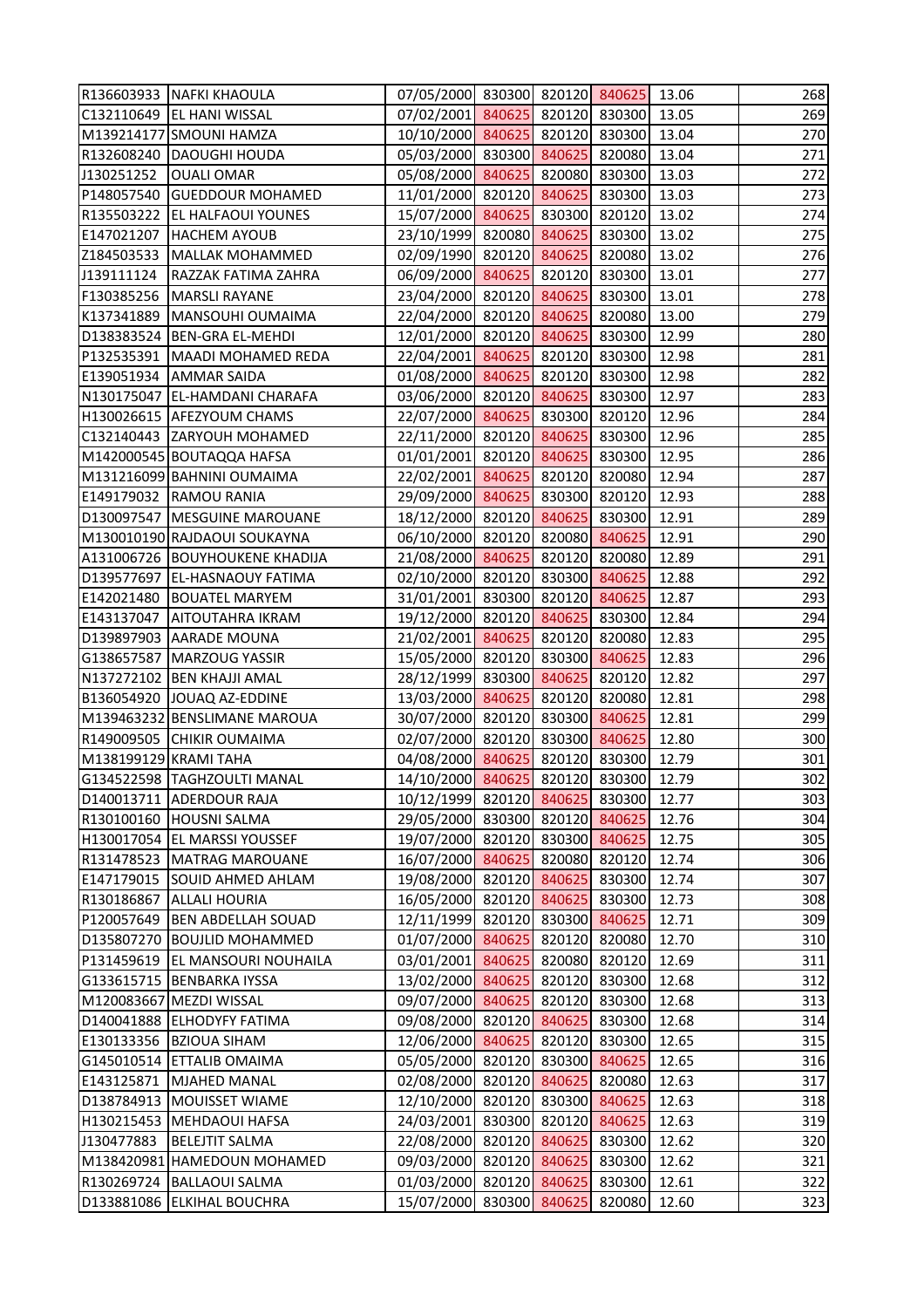|                          | D134335913   BENTALEB HICHAM         | 02/03/2000 840625 830300 820120 12.59 |        |               |       | 324 |
|--------------------------|--------------------------------------|---------------------------------------|--------|---------------|-------|-----|
|                          | M130536976 EL HMAMI YOUSRA           | 28/02/2001 830300 840625 820080       |        |               | 12.59 | 325 |
|                          | N136310689  TOUTANE ABDELLAH         | 04/02/2000 840625 830300 820120       |        |               | 12.57 | 326 |
|                          | P131497804 HALIM YASSINE             | 02/10/2000 820120 830300 840625       |        |               | 12.57 | 327 |
|                          | F139107922 BELKACEM FATINE           | 23/01/2001 820120 830300 840625       |        |               | 12.57 | 328 |
|                          | H138387894 EL FANTROUSSI MARYAM      | 18/04/1998 820120 840625 820080       |        |               | 12.54 | 329 |
|                          | R130136878 HAMMOUCHI MARIAM          | 12/02/2001 830300 840625 820080       |        |               | 12.53 | 330 |
| J135096891               | <b>AGBANI DOUAA</b>                  | 11/09/2000 820120 840625 830300       |        |               | 12.52 | 331 |
|                          | E140021409 BAABOUCHI SALMA           | 21/08/2000 830300 840625              |        | 820080        | 12.52 | 332 |
| E134090792 ZERKI YASSIN  |                                      | 05/07/2000 840625 820120 830300       |        |               | 12.48 | 333 |
|                          | P133458942   BAKKALI MOHAMED AMINE   | 27/03/2000 820120 840625 830300       |        |               | 12.47 | 334 |
|                          | K137315223 ETTALBI FATIMA- EZZAHRA   | 16/06/2000 820120 840625 830300       |        |               | 12.47 | 335 |
|                          | D134807276 EL HADDAD YASSINE         | 27/02/2001 830300 840625 820120       |        |               | 12.47 | 336 |
|                          | N135334942   HAYANI KAOUTAR          | 01/08/1999 820120 840625 830300       |        |               | 12.46 | 337 |
|                          | D135771161 EL HAOUTI MOHAMED AKRAM   | 02/11/2000 820080 820120 840625       |        |               | 12.45 | 338 |
|                          | M133535809 LAADIM FATIMA-ZAHRAE      | 13/03/2000 840625 830300 820120       |        |               | 12.44 | 339 |
|                          | M131527559 OURAHMA YOUNES            | 02/10/2000 830300 820120 840625       |        |               | 12.44 | 340 |
|                          | J133108967   HADDAQ AYMAN            | 14/03/1999 820120 840625 830300       |        |               | 12.41 | 341 |
|                          | E147138068   DADSI EL MEHDI          | 07/06/2000 840625 820120 830300       |        |               | 12.40 | 342 |
|                          | M131295903 RACHIDI YOUSSEF           | 19/10/1998 820120 840625 820080       |        |               | 12.40 | 343 |
|                          | K130013088 EL IDRISSI KANZA          | 10/03/2000 820080 820120 840625       |        |               | 12.39 | 344 |
|                          | M130032266 MELLOUKI KAOUTAR          | 17/05/2000 820120 820080 840625       |        |               | 12.37 | 345 |
|                          | E140088063   MAHRAR IKHLASS          | 06/11/2000 830300 820080 840625       |        |               | 12.37 | 346 |
|                          | J132407815   ELBOUCHTAOUI CHAIMAE    | 12/10/2000 840625 820120 830300       |        |               | 12.36 | 347 |
|                          | R133624136 EDDARBAKI OUSSAMA         | 16/06/2000 840625 820120 820080       |        |               | 12.35 | 348 |
|                          | S139074521 ARHENBOU YOUNES           | 17/05/2000 840625 820080 820120       |        |               | 12.34 | 349 |
|                          | M133198657 BALLOUK OUSSAMA           | 04/06/1999 820120 840625 830300       |        |               | 12.34 | 350 |
|                          | F130205793  BOUMAHDI SALMA           | 30/07/2001 820120 840625 820080       |        |               | 12.34 | 351 |
|                          | C138112346   KHALDOUNI MOHAMMED      | 03/01/2001 820120 840625 830300       |        |               | 12.34 | 352 |
|                          | D131463865 EL KHAFIF AHMED           | 21/11/1999 820120 820080 840625       |        |               | 12.34 | 353 |
|                          | P142015542   AIT AZIZI NABIL         | 21/04/2000 840625 820080 820120       |        |               | 12.33 | 354 |
|                          | D138367480 BRAHAM ACHRAF             | 29/10/2000 840625 820080 820120 12.32 |        |               |       | 355 |
| J142035360               | <b>ZOUHIR OUMAYMA</b>                | 01/07/2000 840625 820120 830300       |        |               | 12.31 | 356 |
|                          | R130552049  IDHMIDA SAMIA            | 20/11/2000 840625                     |        | 830300 820120 | 12.29 | 357 |
| J133403090               | NAIT LHAJ IKRAM                      | 24/01/1999 820120 840625 830300       |        |               | 12.29 | 358 |
|                          | D136164655 EL FARISSI ZINEB          | 17/05/2000 820120 840625              |        | 830300        | 12.28 | 359 |
|                          | G137510698 EL FEKKI MANAL            | 30/04/2000 830300 820120 840625       |        |               | 12.28 | 360 |
|                          | R130018721   BOUKHSIME IBRAHIME      | 13/01/1999 840625                     |        | 830300 820120 | 12.25 | 361 |
|                          | M137358412 FIKRI WIJDANE             | 15/04/1998 840625                     | 820120 | 820080        | 12.25 | 362 |
| J133215670               | BERKIA FATIMA-EZZAHRAA               | 20/08/2000 820120 840625 820080       |        |               | 12.24 | 363 |
|                          | K138427041 BENKRARA SANAE            | 03/02/2001 830300 820120 840625       |        |               | 12.24 | 364 |
|                          | M139305959 HIDAOUY HOURIA            | 02/02/2000 820120 830300 840625       |        |               | 12.23 | 365 |
|                          | E143066044 CHARDI HAMZA              | 08/09/2000 820120 830300 840625       |        |               | 12.22 | 366 |
| R136317228   KAMILY AZIZ |                                      | 07/06/2000 840625                     | 820080 | 830300        | 12.21 | 367 |
| R130073087               | <b>EDDAQAQ ASMAE</b>                 | 30/12/2000 820120 840625              |        | 820080        | 12.21 | 368 |
|                          | F138346895   FAHMI ZINEB             | 04/10/1999 820120 840625 820080       |        |               | 12.21 | 369 |
|                          | G138515051   AIT EL BERRAH KAWTAR    | 02/07/1999 820120 840625              |        | 830300        | 12.21 | 370 |
|                          | K142028057   BOUZIANE FATIMA EZZAHRA | 26/10/2000 820120 840625 830300       |        |               | 12.20 | 371 |
|                          | D132065805 ABAAMRANE SAFIA           | 26/04/2000 830300 820120 840625       |        |               | 12.20 | 372 |
|                          | R130182505   MYLS YOUSSEF            | 06/10/2000 840625                     |        | 830300 820120 | 12.19 | 373 |
| S133019800               | <b>EL AFDEL CHAIMAA</b>              | 05/01/2000 840625 820120 820080       |        |               | 12.19 | 374 |
|                          | R137229573 NAJJAR RIHAB              | 29/05/2000 820120 830300 840625       |        |               | 12.19 | 375 |
|                          | R134848890   BILAL IHSSANE           | 16/11/2000 840625                     |        | 820120 820080 | 12.18 | 376 |
| P133541898   RIFKI NIZAR |                                      | 08/01/2001 820120 840625              |        | 830300        | 12.18 | 377 |
| D131621577               | <b>ABELCHAGUER AMINA</b>             | 27/02/2000 840625                     | 830300 | 820120        | 12.17 | 378 |
|                          | D136338925 EL HAMRI FADWA            | 26/01/2000 840625 820080 820120       |        |               | 12.16 | 379 |
|                          |                                      |                                       |        |               |       |     |